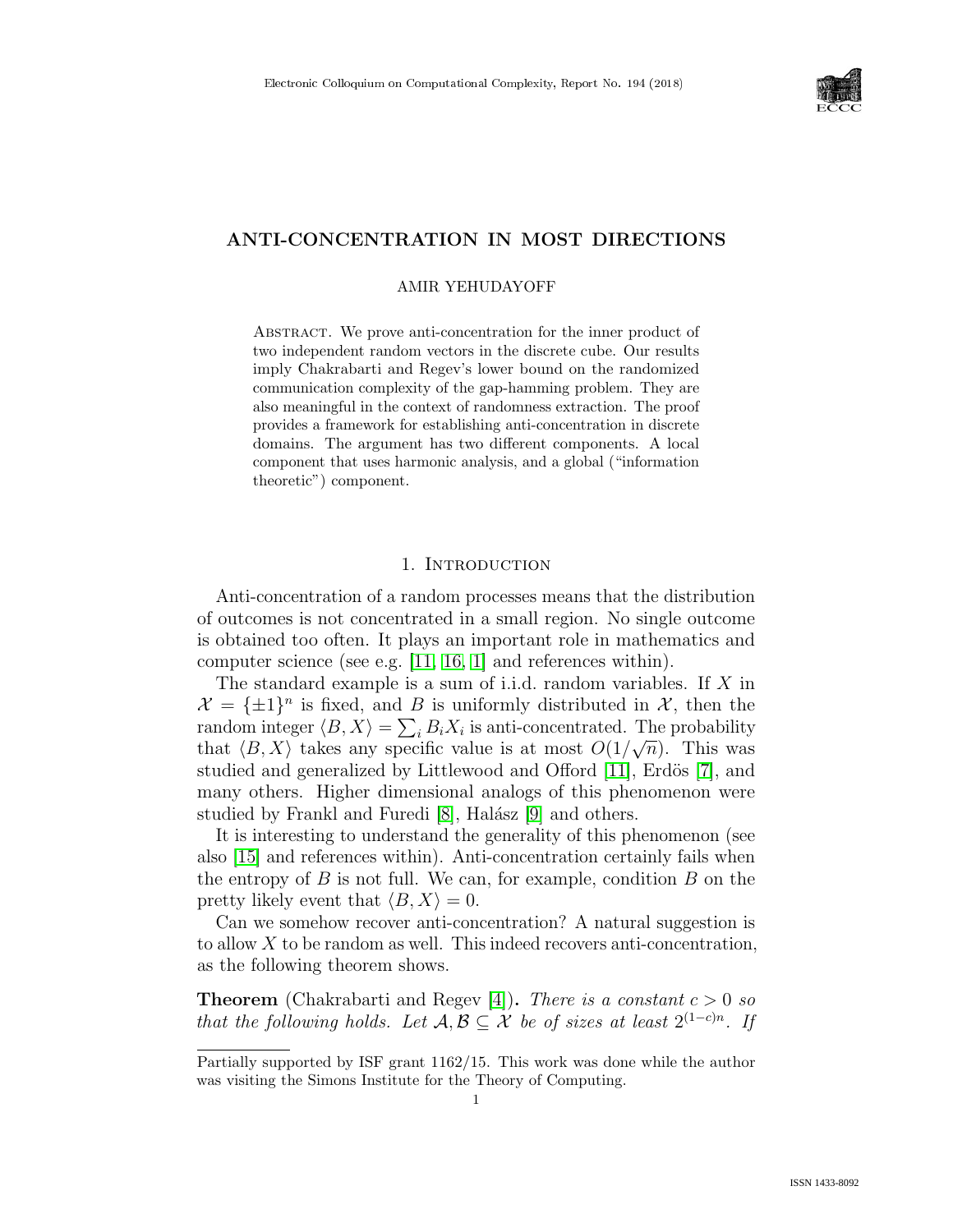$(A, B)$  is uniformly distributed in  $A \times B$  then

 $\mathbb{P}[\vert \langle A, B \rangle \vert \leq c \sqrt{\varepsilon}$  $\overline{n} \leq 1 - c.$ 

Chakrabarti and Regev's proof uses the deep connection between the discrete cube and gaussian space. They proved a geometric correlation inequality in gaussian space, and translated it to the cube. Vidick [\[18\]](#page--1-8) later simplified part of their argument, but stayed in the geometric setting. Sherstov [\[13\]](#page-14-0) found a third proof that uses Talagrand's inequality from convex geometry [\[14\]](#page-14-1) and ideas of Babai, Frankl and Simon from communication complexity [\[2\]](#page-14-2).

We generalize the theorem above.

<span id="page-1-0"></span>**Theorem 1.** For every  $\beta > 0$ , there are  $c, C > 0$  so that the following holds. Let  $\mathcal{A}, \mathcal{B} \subseteq \mathcal{X}$  be so that  $|\mathcal{B}| = 2^{\beta n}$  and  $|\mathcal{A}| \geq 2^{(1-c)n}$ . If  $(A, B)$ is uniformly distributed in  $A \times B$  then for all  $I \subset \mathbb{Z}$ ,

$$
\mathbb{P}[\langle A, B \rangle \in I] \le C \left(\frac{|I|^2}{n}\right)^{1/4}.
$$

Theorem [1](#page-1-0) directly implies Chakrabarti and Regev's theorem. The Theorem I directly implies Chakrabarti and Regev s theorem. The measure of any set of size much smaller than  $\sqrt{n}$  is bounded away from 1. This holds even when  $\mathcal B$  is quite small, say  $|\mathcal B|=2^{n/10}$ . The theorem also implies a point-wise bound:  $\mathbb{P}[\langle A, B \rangle = z] = O(n^{-1/4})$  for all  $z \in \mathbb{Z}$  (below we provide a stronger point-wise bound).

When studying anti-concentration, what we are ultimately interested in is proving point-wise estimates. Namely, we would like to control the concentration probability or the  $\ell_{\infty}$  norm<sup>[1](#page-1-1)</sup>

$$
\|\nu\|_{\infty} = \max_{\omega \in \Omega} \nu(\omega)
$$

(see [\[16\]](#page--1-1) and references within). Although it is the strongest measure of anti-concentration, it is not analytic. Other norms are, therefore, often more convenient to work with.

The  $\ell_r$  norm is defined as  $||\nu||_r = \left(\sum_{\omega} (\nu(\omega))^r\right)^{1/r}$ . The corresponding Rényi entropy of  $\nu$  is  $H_r(\nu) = \frac{r}{1-r} \log ||\nu||_r$  for  $r > 1$ . The norm and the entropy are inversely related; the smaller the norm, the larger the entropy, and vice versa. The norm yields the following type of anti-concentration.

<span id="page-1-2"></span>**Claim 2.** For every  $r \geq 1$  and event I, we have  $\nu(I) \leq |I|^{(r-1)/r} \|\nu\|_r$ .

Our main result is a general upper bound on the norms of the distribution of interest. Let X be uniformly distributed in  $X$ . Let B be a family of vectors in X of size  $2^{\beta n}$ . Let  $\mu_X$  be the distribution of  $\langle B, X \rangle$  with X fixed and B uniformly distributed in B.

<span id="page-1-1"></span><sup>&</sup>lt;sup>1</sup>We consider only finite probability spaces in this text.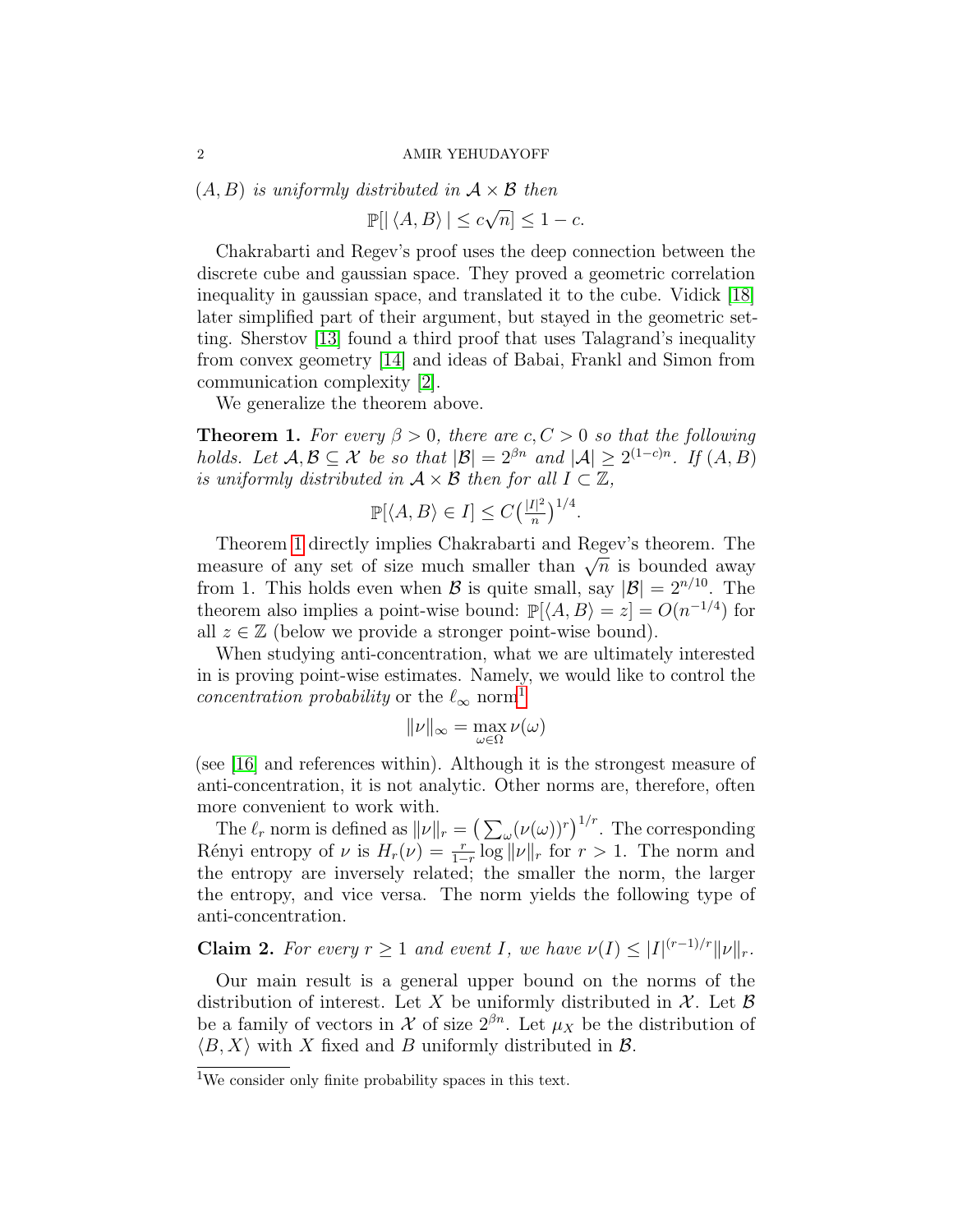<span id="page-2-1"></span>**Theorem 3.** For every  $\beta > 0$ , there are  $c, C > 0$  so that for each  $r \geq 2$ ,

$$
\mathop{\mathbb{P}}_X \left[ \|\mu_X\|_r > C \left( \frac{r}{n^{(r-1)/r}} \right)^{1/2} \right] < C 2^{-cn}.
$$

The theorem is sharp in the sense that even when  $\mathcal{B} = \mathcal{X}$ , the norm  $\|\mu_X\|_r$  is roughly  $\left(\frac{1}{n^{(r-1)/(r)}}\right)^{1/2}$ . There is a gap of order  $r^{1/2}$  between the upper and lower bounds.

The  $\ell_{\infty}$  norm can be approximated by the  $\ell_r$  norm for large values of r. Taking  $r \approx \log n$  we get the following estimate on the concentration probability that is sharp up to a factor of order  $(\log n)^{1/2}$ .

<span id="page-2-0"></span>**Corollary 4.** For every  $\beta > 0$ , there are  $c, C > 0$  so that

$$
\mathop{\mathbb{P}}_X \left[ \|\mu_X\|_\infty > C \left(\frac{\log n}{n}\right)^{1/2} \right] < C2^{-cn}.
$$

The corollary allows to strengthen Theorem [1](#page-1-0) for singletons and small sets. Let  $\nu$  denote by distribution of  $\langle A, B \rangle$  from Theorem [1.](#page-1-0) The theorem implies that  $||\nu||_{\infty}$  is at most order  $(\frac{1}{n})^{1/4}$ . Corollary [4](#page-2-0) implies a stronger estimate:  $||\nu||_{\infty}$  is at most order  $(\frac{\log n}{n})^{1/2}$ . The true value should be order  $(\frac{1}{n})^{1/2}$ . This remains open.

To prove the results above, we build a framework for proving anticoncentration results in discrete domains. Think of the random variable  $\langle B, X \rangle$  as built in *n* steps. It starts as 0, and  $B_dX_d$  is added to  $\langle B_{\le d}, X_{\le d} \rangle$  to generate  $\langle B_{\le d}, X_{\le d} \rangle$ . To analyze the behavior of this system, we first show that locally (in the microscopic scale) entropy often increasing (Section [2\)](#page-4-0). This part of the argument uses harmonic analysis (even though our ultimate goal is not the  $\ell_2$  norm). The second part of the argument is macroscopic (Section [3\)](#page-7-0). We identify a global event that guarantees that the small local increments in entropy yield substantial entropy in the whole system. The last step is proving that the macroscopic event almost always holds. This is achieved by an encoding argument. Situations where the macroscopic entropy is not high can be described by a small number of bits.

There are several differences between our argument and the ones in [\[4,](#page-14-3) [18,](#page--1-8) [13\]](#page-14-0). The main difference is that the arguments from [\[4,](#page-14-3) [18,](#page--1-8) [13\]](#page-14-0) are based, in one way or another, on the geometry of euclidean space. The arguments in [\[4,](#page-14-3) [18\]](#page--1-8) prove a correlation inequality in gaussian space and translate it to the discrete world. It seems that such an argument can not yield effective bounds on the concentration probability in the discrete setting. A common ingredient to [\[4,](#page-14-3) [13\]](#page-14-0) is showing that every set of large enough measure contains many almost orthogonal vectors (this is called "identifying the hard core" in [\[13\]](#page-14-0)). In [\[18\]](#page--1-8) this part of the argument is replaced by a statement about a relevant matrix. Our argument does not contain any such step.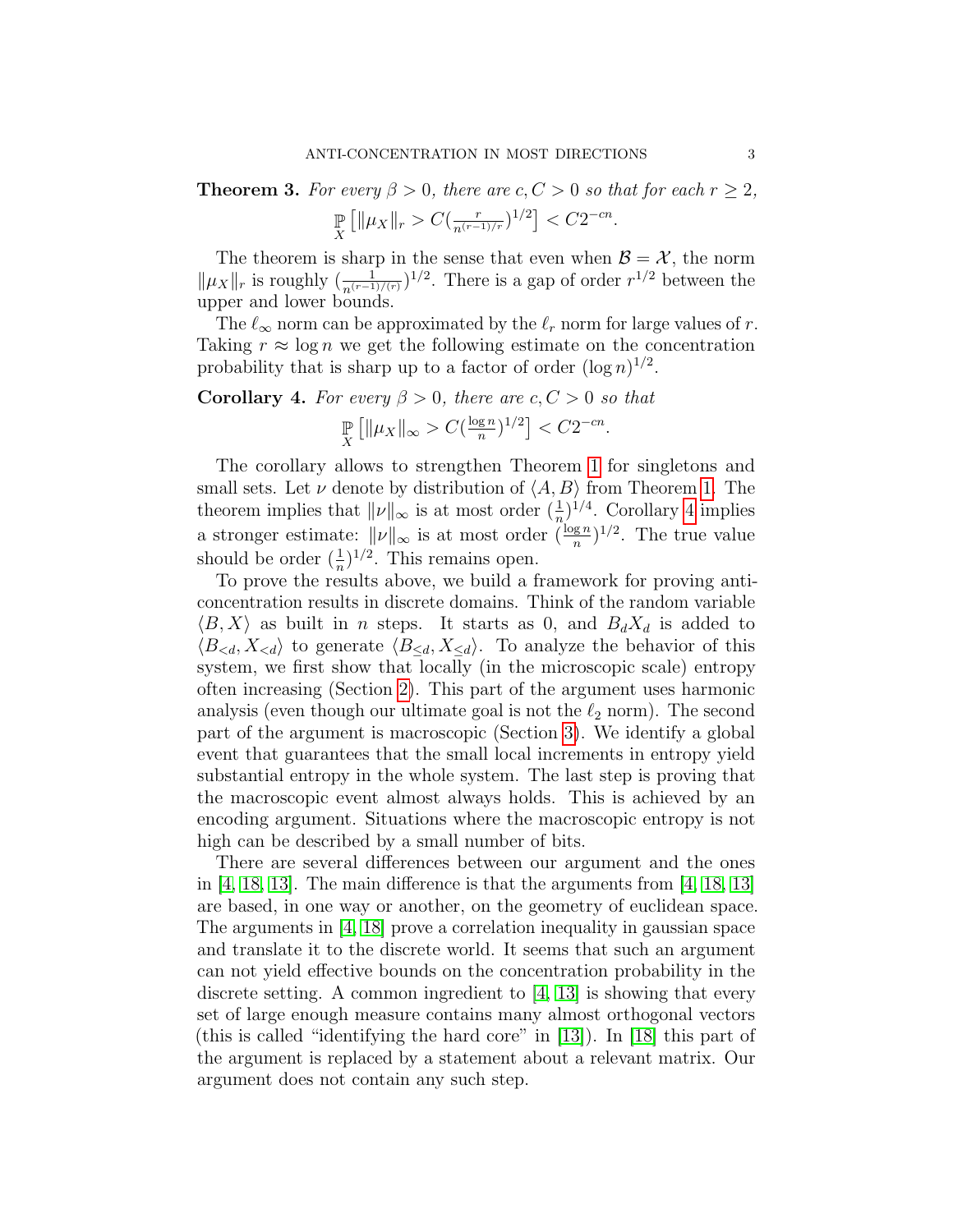## Related topics.

Communication complexity. Chakrabarti and Regev's main motivation was understanding the randomized communication complexity of the gap-hamming problem. The gap-hamming problem was introduced by Indyk and Woodruff in the context of streaming [\[10\]](#page-14-4). Proving lower bounds on its communication complexity was a central open problem for almost ten years, until Chakrabarti and Regev solved it [\[4\]](#page-14-3). Vidick [\[18\]](#page--1-8) and Sherstov [\[13\]](#page-14-0) later simplified the proof.

Theorem [1](#page-1-0) also implies the lower bound for the randomized communication complexity of the gap-hamming problem (see e.g. [\[13\]](#page-14-0)). As opposed to [\[4,](#page-14-3) [18,](#page--1-8) [13\]](#page-14-0), the proof presented here lies entirely in the discrete domain. The underlying ideas may therefore be of independent interest.

Pseudorandomness. Randomness is a computational resource [\[17\]](#page--1-9). There are many sources of randomness, and some of them are weak or imperfect. Randomness extractors allow to use weak sources of randomness as if they were perfect.

The study of randomness extractors is about constructing explicit maps that transform weak sources of randomness to almost uniform outputs. The main goal is generating a uniform output in the most general scenario possible. This often requires ingenious constructions.

The scenario described above fits nicely in the context of two-source extractors. A two-source extractor maps two independent random variables A and B with significant min-entropy to a single almost uniform output.

Chor and Goldreich [\[6\]](#page-14-5) used Lindsey's lemma to show that inner product modulo two is a two-source extractor. The bit  $\langle A, B \rangle$  mod 2 is close to a uniform random bit as long as  $|\mathcal{A}| \cdot |\mathcal{B}| \gg 2^n$ . Bourgain [\[3\]](#page-14-6), Raz [\[12\]](#page-14-7) and Chattopadhyay and Zuckerman [\[5\]](#page-14-8) constructed two-source extractors with much better parameters.

This work can be interpreted as studying a related but somewhat different question. The high-level suggestion is to investigate what other pseudorandom properties known extractors satisfy.

We already know that inner product is an excellent two-source extractor. Now we also know that over the integers inner product is anti-concentrated. This is not as good as being uniform, but inner product is not uniform over the integers (it is binomial).

**Remark.** The way  $\frac{1}{\sqrt{2}}$  $\frac{1}{\sqrt{n}}$  emerges in the proof is quite surprising. As an example, consider the sequence recursively defined by  $a_0 = 1$  and  $a_{d+1} = a_d(1 - 0.5a_d^2)$ . The observation is that  $a_n = O(\frac{1}{\sqrt{2}})$  $\frac{1}{n}$ ). This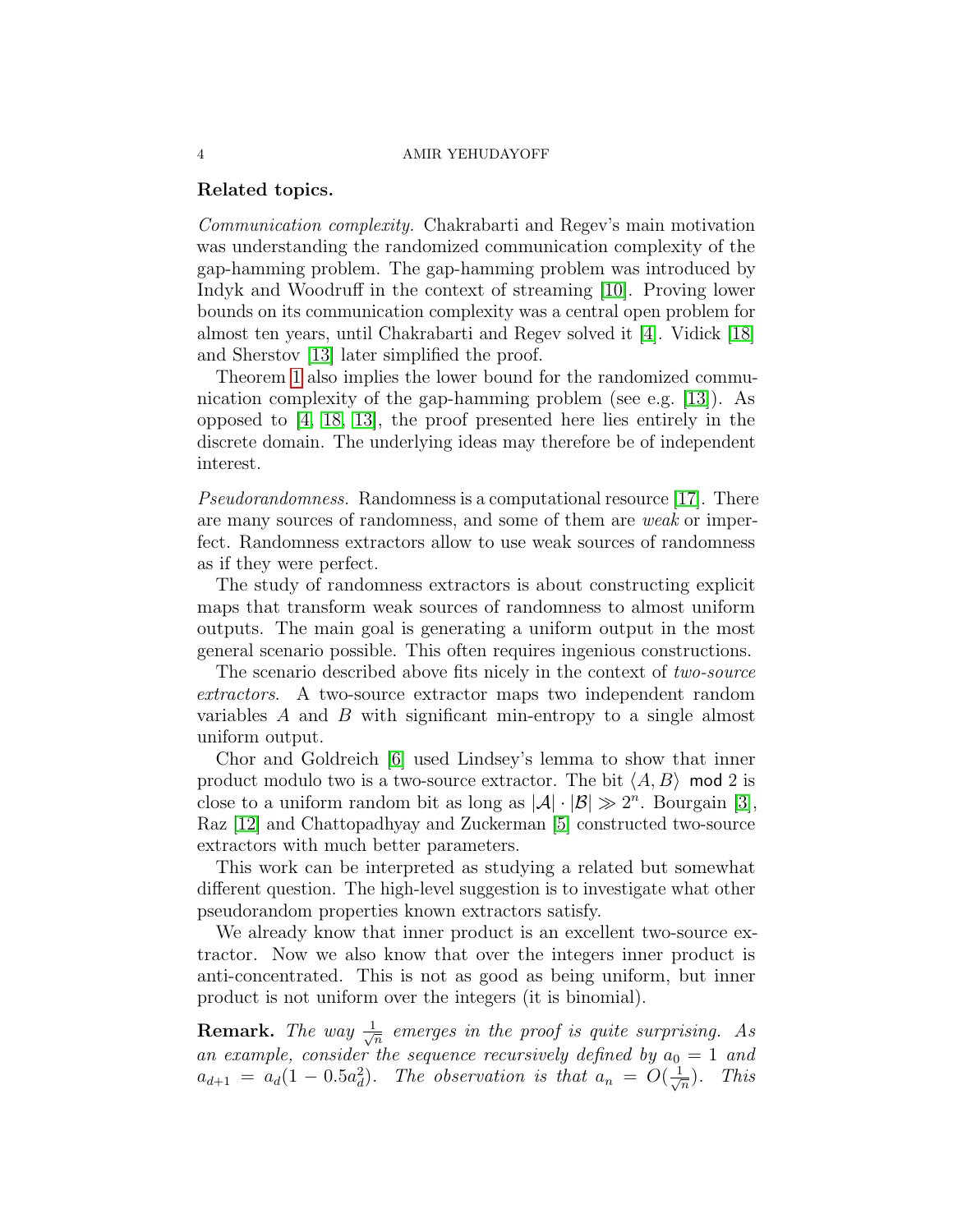recursion comes from harmonic analysis (Lemma [6\)](#page-5-0). The second power of  $a_d$  in the recursion comes from the second power in the approximation  $\cos(\xi) \approx 1 - \xi^2$ .

### 2. Microscopically

<span id="page-4-0"></span>Here we analyze the local increases in entropy. The argument is spectral and uses harmonic analysis. We work over the abelian group  $\mathbb{Z}_N = \mathbb{Z}/N\mathbb{Z}$  with  $N = 2n + 1$ . The choice of N ensures that there is a one-to-one correspondence between the integer  $\langle B, X \rangle$  and the group element  $\langle B, X \rangle$  mod N.

2.1. **Harmonic analysis.** The group  $\mathbb{Z}_N$  acts on the vector space of functions from  $\mathbb{Z}_N$  to  $\mathbb{C}$ . This vector space is endowed with the standard inner product  $\langle f, g \rangle = \sum_{z \in \mathbb{Z}_N} f(z)g(z)$  where  $\overline{\xi}$  is the complex conjugate of  $\xi \in \mathbb{C}$ . For  $z \in \mathbb{Z}_n$ , let  $\overrightarrow{S}_z$  be the operator that shifts the function  $f: \mathbb{Z}_N \to \mathbb{C}$  by z. That is,  $S_z f(x) = f(x - z)$  for all x. The shifts are unitary and they commute. Let  $\{e_z : z \in \mathbb{Z}_N\}$  be the set of the N normalized eigenvectors:

$$
e_z(x) = \frac{e^{2\pi i \frac{zx}{N}}}{\sqrt{N}}.
$$

The eigenvalue of  $e_z$  with respect to the shift  $S_1$  is  $\lambda_z = e^{-2\pi i \frac{z}{N}}$ . The Fourier transform of f is  $\widehat{f}: \mathbb{Z}_N \to \mathbb{C}$  defined by

$$
f(z)=\langle f,e_z\rangle.
$$

**Remark.** Harmonic analysis naturally allows to work with the  $\ell_2$  norm. Our goal is to analyze general  $\ell_r$  norms. We, therefore, need to translate the problem from  $\ell_r$  to  $\ell_2$ .

2.2. Entropy locally increases. The first observation is that entropy does not decrease (the second law of thermodynamics). Assume we have two distribution  $\mu_1$  and  $\mu_{-1}$  on  $\mathbb{Z}_N$ . Think about them as distributions of two particles  $Z_1$  and  $Z_{-1}$ . We use them to generate a new distribution

$$
\mu = \gamma S_1 \mu_1 + (1 - \gamma) S_{-1} \mu_{-1}
$$

where  $\gamma \in [0, 1]$ . Stated differently, we consider the particle

$$
Z = \begin{cases} Z_1 + 1 & \text{with probability } \gamma, \\ Z_{-1} - 1 & \text{with probability } 1 - \gamma. \end{cases}
$$

The entropy of the new particle is not smaller than the average entropy of the old particles.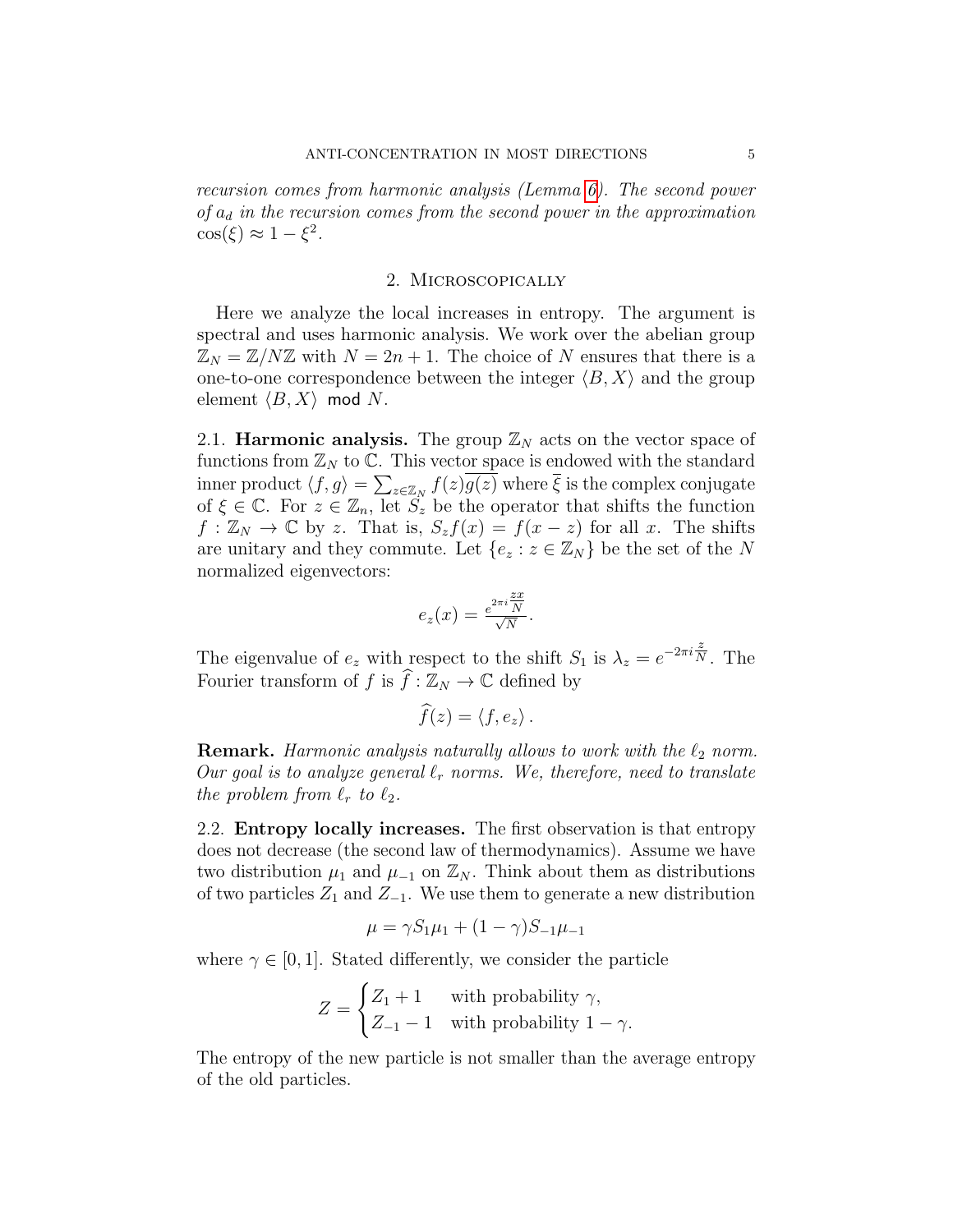<span id="page-5-4"></span>**Observation 5.** For every  $r \geq 1$ , for every two distributions  $\mu_1$  and  $\mu_{-1}$  on  $\mathbb{Z}_N$  and for every  $\gamma \in [0,1],$ 

$$
\|\gamma S_1 \mu_1 + (1-\gamma) S_{-1} \mu_{-1}\|_r^r \leq \gamma \|\mu_1\|_r^r + (1-\gamma) \|\mu_{-1}\|_r^r.
$$

The main lemma is a quantitative estimate on the increase in entropy when one new bit of randomness is inserted into the system (the randomness determines which shift is applied).

<span id="page-5-0"></span>**Lemma 6.** For every  $r \geq 2$ , for every two distributions  $\mu_1$  and  $\mu_{-1}$  on  $\mathbb{Z}_N$  and for every  $\gamma \in [0,1],$ 

<span id="page-5-1"></span>
$$
(1) \frac{1}{2}(\|\gamma S_1 \mu_1 + (1 - \gamma)S_{-1} \mu_{-1}\|_r^r + \|\gamma S_{-1} \mu_1 + (1 - \gamma)S_1 \mu_{-1}\|_r^r)
$$

<span id="page-5-2"></span>(2) 
$$
\leq \gamma \|\mu_1\|_r^r + (1 - \gamma) \|\mu_{-1}\|_r^r
$$

<span id="page-5-3"></span>(3) 
$$
- \frac{\gamma(1-\gamma)}{120} \left( \frac{\|\mu_1\|_{r}^{3r}}{\|\mu_1\|_{r/2}^{2r}} + \frac{\|\mu_{-1}\|_{r}^{3r}}{\|\mu_{-1}\|_{r/2}^{2r}} \right) + \frac{10}{N^2} (\gamma \|\mu_1\|_{r}^{r} + (1-\gamma) \|\mu_{-1}\|_{r}^{r}).
$$

The term in [\(1\)](#page-5-1) is the entropy in the system after the new bit of entropy is introduced. The term in [\(2\)](#page-5-2) is the entropy in the system before the new entropy arrives. The term in [\(3\)](#page-5-3) is the increase in entropy. The  $+\frac{10}{N^2}$ ... term in [\(3\)](#page-5-3) is somehow necessary; if the distributions are already uniform then there is no hope for increase in entropy.

*Proof of Lemma [6.](#page-5-0)* Start by fixing  $x \in \{\pm 1\}$ , and considering

$$
\mu = \gamma S_x \mu_1 + (1 - \gamma) S_{-x} \mu_{-1}.
$$

Move from  $\ell_r$  to  $\ell_2$  by considering

$$
f_1 = \mu_1^{r/2}
$$
 &  $f_{-1} = \mu_{-1}^{r/2}$ .

Convexity implies

$$
\|\mu\|_{r}^{r} = \sum_{z} (|\gamma\mu_{1}(z-x)+(1-\gamma)\mu_{-1}(z+x)|^{r/2})^{2}
$$
  
\n
$$
\leq \sum_{z} (\gamma|\mu_{1}(z-x)|^{r/2}+(1-\gamma)|\mu_{-1}(z+x)|^{r/2})^{2}
$$
  
\n
$$
= \|\gamma S_{x}f_{1}+(1-\gamma)S_{-x}f_{-1}\|_{2}^{2}.
$$

Since shifts are unitary,

$$
\|\mu\|_{r}^{r} \leq \gamma^{2} \|f_{1}\|_{2}^{2} + (1 - \gamma)^{2} \|f_{-1}\|_{2}^{2} + 2\gamma (1 - \gamma) \Re(\langle S_{x}f_{1}, S_{-x}f_{-1} \rangle),
$$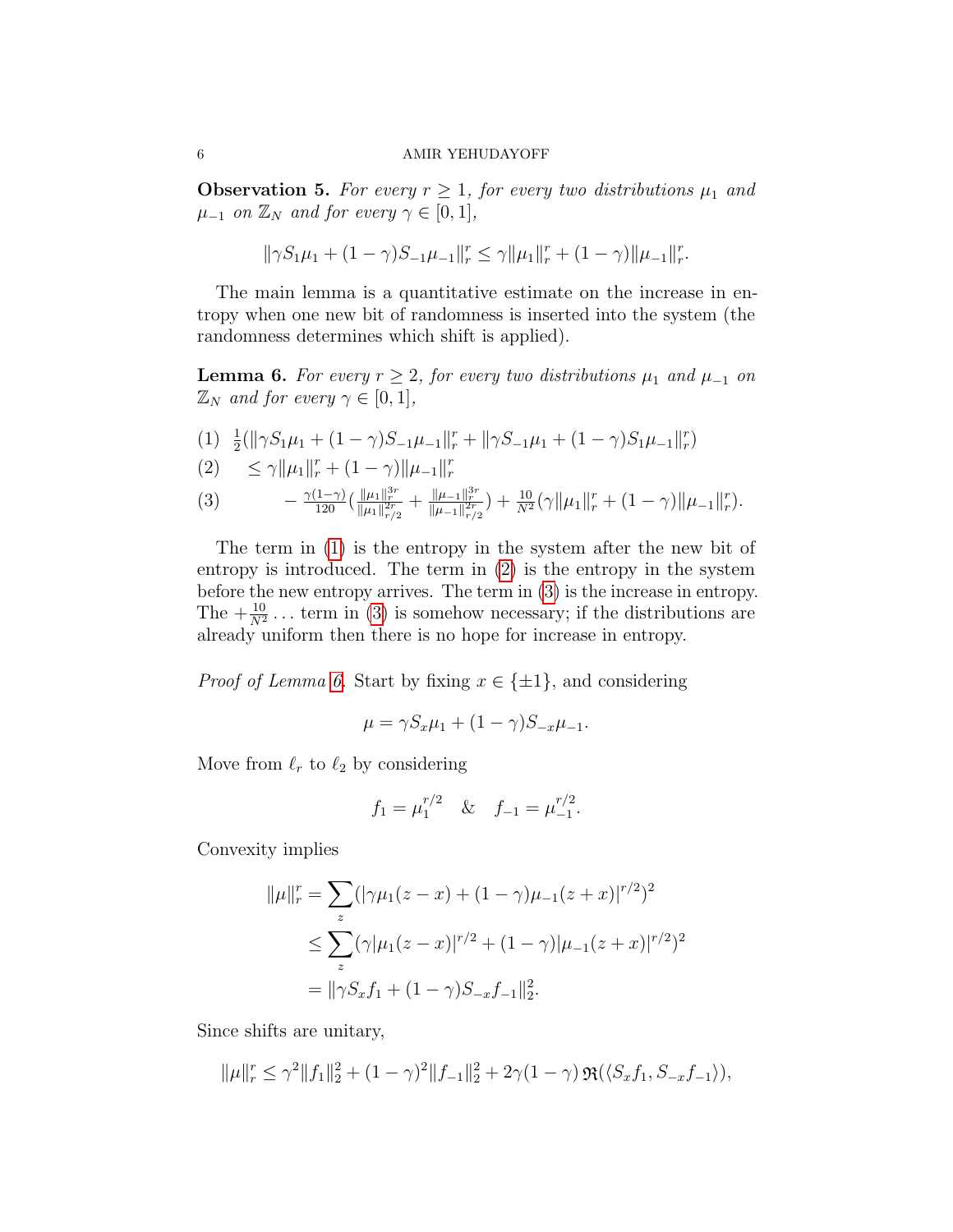where  $\mathfrak{R}(\xi)$  is the real part of the complex number  $\xi$ . Focus on

$$
\langle S_x f_1, S_{-x} f_{-1} \rangle = \left\langle \sum_z \widehat{f}_1(z) S_x e_z, \sum_{z'} \widehat{f}_{-1}(z') S_{-x} e_{z'} \right\rangle
$$
  
= 
$$
\sum_z \widehat{f}_1(z) \overline{\widehat{f}_{-1}(z)} \lambda_z \overline{\lambda_z^{-1}}
$$
  
= 
$$
\sum_z \widehat{f}_1(z) \overline{\widehat{f}_{-1}(z)} \lambda_z^2.
$$

Now, average over the two options for  $x$ ,

$$
(1) \leq \gamma^2 \|f_1\|_2^2 + (1 - \gamma)^2 \|f_{-1}\|_2^2 + 2\gamma (1 - \gamma) \Re(\sum_{z \in Z} \widehat{f}_1(z) \overline{\widehat{f}_{-1}(z)} \frac{\lambda_z^2 + \lambda_z^{-2}}{2})
$$
  
 
$$
\leq \gamma^2 \|f_1\|_2^2 + (1 - \gamma)^2 \|f_{-1}\|_2^2 + 2\gamma (1 - \gamma) \sum_{z \in Z} |\widehat{f}_1(z) \widehat{f}_{-1}(z) \cos(\frac{4\pi z}{N})|.
$$

Let  $\kappa : \mathbb{Z}_N \to \mathbb{R}$  be defined by  $\kappa_z = \sqrt{|\cos(\frac{4\pi z}{N})|}$ . Denote by u.v the point-wise product of the two functions  $u$  and  $v$ . The Cauchy-Schwarz and the AM-GM inequalities imply

$$
(1) \leq \gamma^2 \|f_1\|_2^2 + (1 - \gamma)^2 \|f_{-1}\|_2^2 + 2\gamma (1 - \gamma) \|\widehat{f}_1 \cdot \kappa\| \|\widehat{f}_{-1} \cdot \kappa\|
$$
  

$$
\leq \gamma^2 \|f_1\|_2^2 + (1 - \gamma)^2 \|f_{-1}\|_2^2 + \gamma (1 - \gamma) (\|\widehat{f}_1 \cdot \kappa\|_2^2 + \|\widehat{f}_{-1} \cdot \kappa\|_2^2).
$$

The following estimate is the last ingredient in the proof.

**Claim 7.** For every non-zero  $g : \mathbb{Z}_N \to \mathbb{C}$ ,

$$
\|\hat{g}.\kappa\|_2^2 \le (1 - \frac{\|g\|_2^4}{120\|g\|_1^4} + \frac{10}{N^2})\|g\|_2^2.
$$

*Proof.* For every  $z$ ,

$$
|\widehat{g}(z)|^2 \le (||g||_1 ||e_z||_{\infty})^2 = \frac{||g||_1^2}{N}.
$$

Interpreting the elements of  $\mathbb{Z}_N$  as the integers  $\{0, 1, \ldots, N-1\}$ , let Z be the set of  $z \in \mathbb{Z}_N$  so that the distance of  $\frac{4\pi z}{N}$  from  $\{0, \pi, 2\pi, 3\pi, 4\pi\}$ is at least  $\frac{\|g\|_2^2}{4\|g\|_1^2}$ . There are at most  $2\xi + 1$  integers whose distance from 0 is at most  $\xi$ . The number of elements not in Z is hence at most

$$
5+8\cdot 2\tfrac{N\|g\|_2^2}{16\pi\|g\|_1^2}.
$$

If  $\frac{5||g||_1^2}{N} > \frac{||g||_2^2}{6}$  then  $\frac{10}{N^2} > \frac{||g||_2^4}{120||g||_1^4}$  and the claim holds. Otherwise,

$$
\|\hat{g}\|_2^2 \le \frac{\|g\|_1^2}{N} \cdot \left(5 + \frac{N\|g\|_2^2}{\pi \|g\|_1^2}\right) + \sum_{z \in Z} |\widehat{g}(z)|^2 \le \frac{\|g\|_2^2}{2} + \sum_{z \in Z} |\widehat{g}(z)|^2.
$$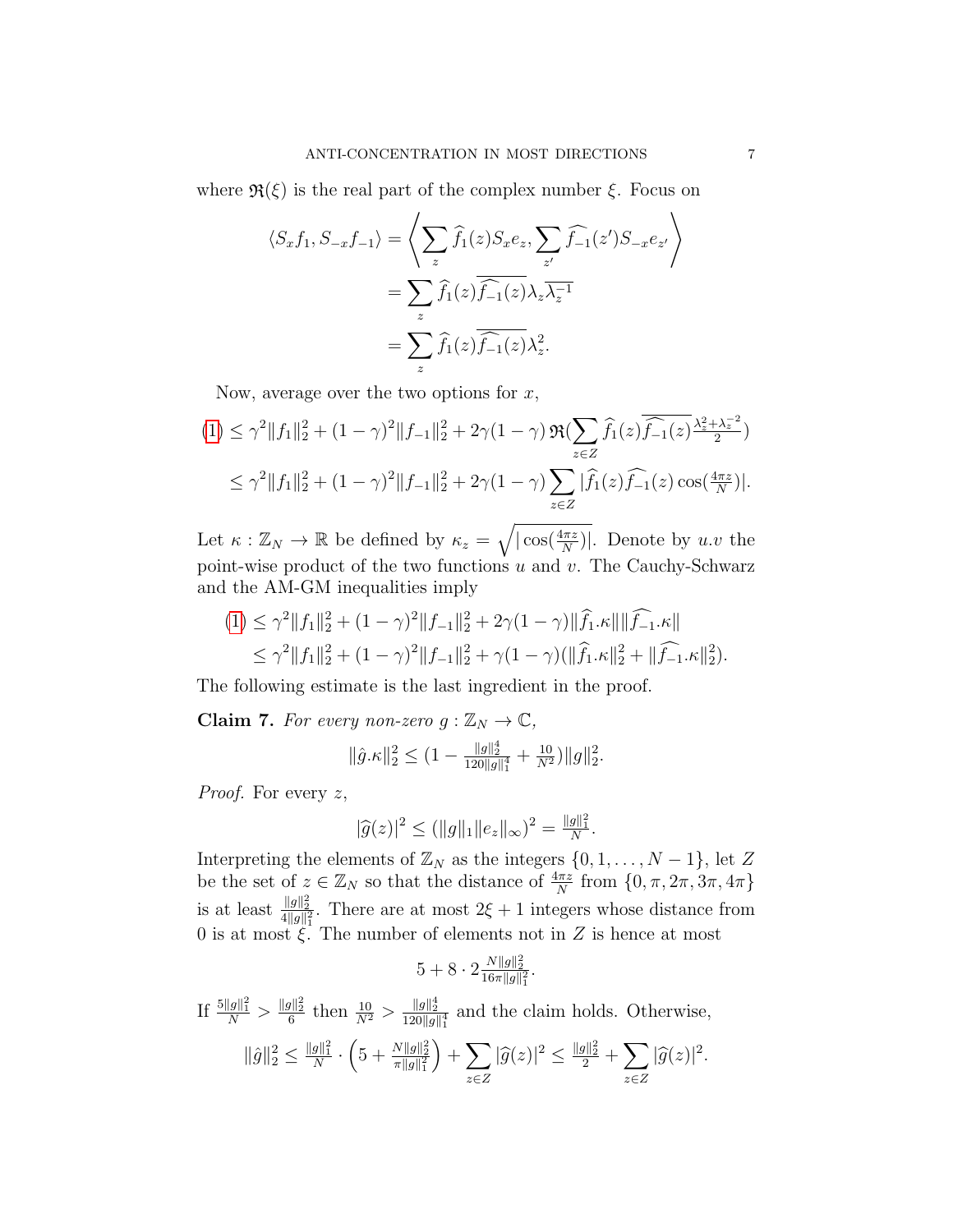Using the approximation  $|\cos(\xi)| \leq 1 - \Omega(\xi^2)$  that is valid near 0,

$$
\|\hat{g}.\kappa\|_2^2 = \sum_z |\hat{g}(z)|^2 |\cos(\frac{4\pi z}{N})|
$$
  
\n
$$
\leq \sum_{z \notin Z} |\hat{g}(z)|^2 + \sum_{z \in Z} |\hat{g}(z)|^2 |\cos(\frac{4\pi z}{N})|
$$
  
\n
$$
\leq \sum_{z \notin Z} |\hat{g}(z)|^2 + (1 - \frac{\|g\|_2^4}{60\|g\|_1^4}) \sum_{z \in Z} |\hat{g}(z)|^2
$$
  
\n
$$
\leq (1 - \frac{\|g\|_2^4}{120\|g\|_1^4}) \|g\|_2^2.
$$

By the claim,

$$
\gamma^2 \|f_1\|_2^2 + \gamma (1 - \gamma) \|\widehat{f}_1 \cdot \kappa\|_2^2
$$
  
\n
$$
\leq \gamma^2 \|f_1\|_2^2 + \gamma (1 - \gamma) (1 - \frac{\|f_1\|_2^4}{120\|f_1\|_1^4} + \frac{10}{N^2}) \|f_1\|_2^2
$$
  
\n
$$
= \gamma \| \mu_1 \|_r^r \left(1 - (1 - \gamma) \frac{\| \mu_1 \|_r^{2r}}{120\| \mu_1 \|_{r/2}^{2r}} + \frac{10(1 - \gamma)}{N^2}\right).
$$

A similar bound holds for  $f_{-1}$ . Thus,

$$
(1) \leq \gamma \|\mu_1\|_r^r + (1 - \gamma)\|\mu_{-1}\|_r^r - \frac{\gamma(1-\gamma)}{120} \left(\frac{\|\mu_1\|_r^{3r}}{\|\mu_1\|_{r/2}^{2r}} + \frac{\|\mu_{-1}\|_r^{3r}}{\|\mu_{-1}\|_{r/2}^{2r}}\right) + \frac{10}{N^2} (\gamma \|\mu_1\|_r^r + (1 - \gamma) \|\mu_{-1}\|_r^r).
$$

 $\Box$ 

 $\Box$ 

## 3. Macroscopically

<span id="page-7-0"></span>We now analyze the global entropy. We use a *decision tree* to represent the system (Section [3.1\)](#page-7-1). This representation allows to identify positions where entropy is expected to grow (Section [3.2\)](#page-8-0). We then show that all but a tiny fraction of positions indeed increase entropy (Section [3.3\)](#page-12-0).

<span id="page-7-1"></span>3.1. Representing the system. Think of the elements of  $\mathcal X$  as vectors  $(x_1, x_2, \ldots, x_n)$ . Consider a full binary tree of depth n. The root  $v_0$  has depth n and is labeled by the variable  $x_n$ . The two children of the root have depth  $n-1$  and are labelled by  $x_{n-1}$ . In general, all vertices of depth d are labelled by  $x_d$ . The depth of the leaves is 0. Every  $x \in \mathcal{X}$ defines a walk from the root  $v_0$  to a leaf in the tree. We identify between  $\mathcal X$  and the leaves in the tree.

Let B be a collection of vectors in X of size  $|\mathcal{B}| = 2^{\beta n}$ . Let P be the uniform distribution on  $\beta$ . The elements of  $\beta$  correspond to leaves in the tree. Every vertex v in the tree corresponds to the set  $\mathcal{B}(v) \subseteq \mathcal{B}$  of all leaves in  $\mathcal B$  that are under v. Let  $P_v$  be the uniform distribution on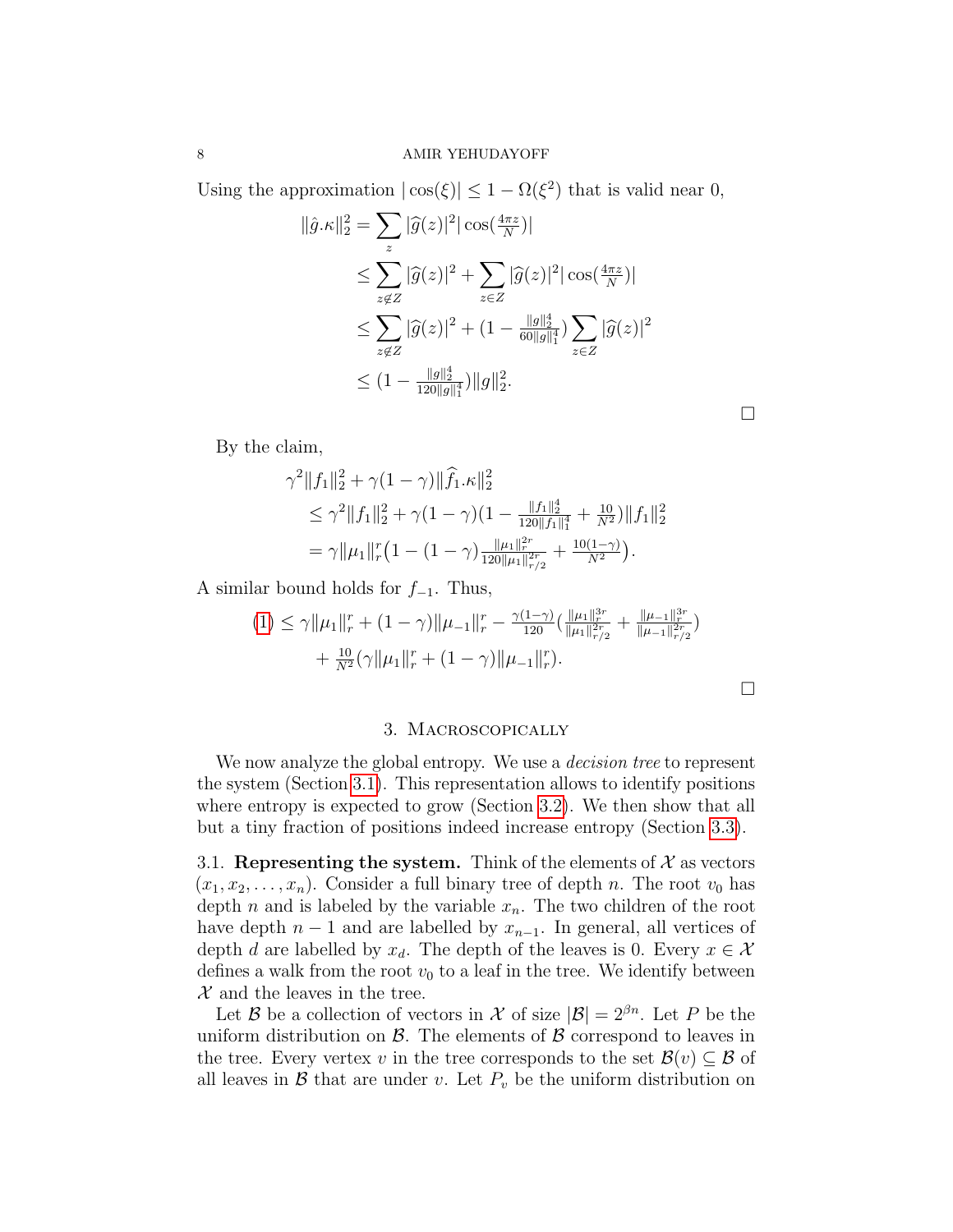$\mathcal{B}(v)$ . Let  $\gamma_v$  be the distribution on  $\{\pm 1\}$  that is inducted by  $P_v$  on the bit from v to its children. If the depth of v is  $d = d(v)$  then  $\gamma_v$  is the marginal of  $P_v$  on the d'th coordinate.

Fix a parameter  $\gamma_0 \in (0, 1/2)$ . Call a vertex v unbiased if

$$
\gamma_v(1) \in [\gamma_0, 1 - \gamma_0].
$$

Intuitively, unbiased vertices are positions where the entropy of the system can potentially grow. The unbiased count  $\#ub(v)$  of a vertex v is the number of unbiased vertices on the path from  $v$  to the root.

The following claim shows that if  $\beta$  is large then there are many unbiased vertices.[2](#page-8-1)

<span id="page-8-2"></span>**Claim 8.** For every  $\alpha > 0$ , the number of leaves v with  $\#\textsf{ub}(v) < \alpha n$ is at most  $2^{n(\alpha+H(\alpha)+H(\beta/\log(1/\gamma_0)))}$ .

*Proof.* Encode a leaf v with  $\#ub(v) < \alpha n$  using the following data:

- (1) The depths at which the unbiased nodes appear. There are at most  $2^{nH(\alpha)}$  such options.
- (2) The value of the path that reaches  $v$  at these depths. There are at most  $2^{\alpha n}$  such options.
- $(3)$  The depths at which the path that reaches v goes through the minority side of a vertex that is not unbiased. If there are  $\delta n$ such depths then  $\gamma_0^{\delta n} \ge P(v) = 2^{-\beta n}$ . There are, therefore, at most  $2^{nH(\beta/\log(1/\gamma_0))}$  such options.

 $\Box$ 

<span id="page-8-0"></span>3.2. Where does the entropy grow? Here we identify positions in the system where the entropy grows. We analyze the entropy of the system for a fixed  $x \in \mathcal{X}$ . In the next section, we see what happens if x is random. We also fix  $r \geq 2$  and focus on the  $\ell_r$  norm.

For a vertex v, define a distribution  $\mu(v) = \mu_x(v)$  over the integers. If v has depth  $d = d(v) > 0$ , define  $\mu(v)$  to be the distribution of the inner product  $\langle B_{\le d}, x_{\le d} \rangle$  where  $B \sim P_v$ . The distribution  $\mu(v)$  when v is a leaf gives mass 1 to the integer 0.

Call a vertex v with two children  $v_1$  and  $v_{-1}$  mixing if it is unbiased and

<span id="page-8-3"></span>
$$
\|\mu(v)\|_{r}^{r} \leq (1 + \frac{10}{N^{2}})(\gamma_{v}(1)\|\mu(v_{1})\|_{r}^{r} + \gamma_{v}(-1)\|\mu(v_{-1})\|_{r}^{r})
$$
  
(4)
$$
- \frac{\gamma_{v}(1)\gamma_{v}(-1)}{120} \Big(\frac{\|\mu(v_{1})\|_{r}^{3r}}{\|\mu(v_{1})\|_{r/2}^{2r}} + \frac{\|\mu(v_{-1})\|_{r}^{3r}}{\|\mu(v_{-1})\|_{r/2}^{2r}}\Big).
$$

<span id="page-8-1"></span> $\overline{^{2}H(\xi)} = -\xi \log(\xi) - (1-\xi) \log(1-\xi)$  is the binary entropy function.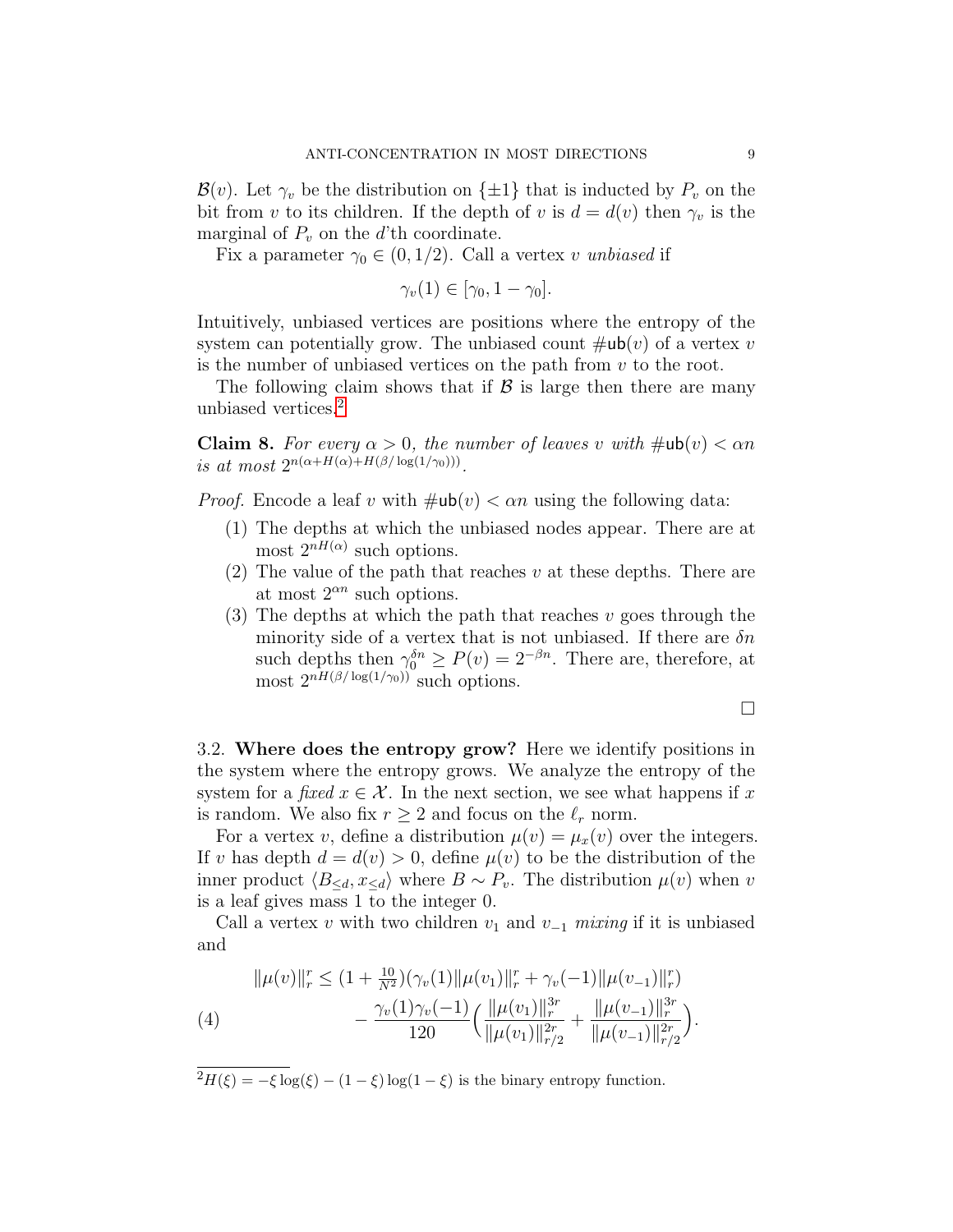Intuitively, mixing vertices are places where the entropy strictly increases. This definition makes sense with Lemma [6](#page-5-0) in mind.

For a vertex v and a leaf  $u \in \mathcal{B}(v)$ , denote by  $\#\text{mix}(v \to u)$  the number of mixing vertices (including  $v$ ) on the path from  $v$  to  $u$ . Let  $\alpha_0 > 0$  be a parameter. Recall that  $v_0$  is the root of the tree. Define the set of "good" leaves as

$$
\mathcal{G} = \{u \in \mathcal{B} : \#\text{mix}(v_0 \to u) \geq \tfrac{\alpha_0}{4}n\}.
$$

Define

$$
q(v) = \min\{\#\textsf{mix}(v \to u) : u \in \mathcal{B}(v) \cap \mathcal{G}\};
$$

when  $\mathcal{B}(v) \cap \mathcal{G} = \emptyset$ , define  $q(v) = \min \emptyset = \infty$ . A crucial observation is that if  $\mathcal{G} \neq \emptyset$  then  $q(v_0) \geq \frac{\alpha_0}{4}$  $\frac{\alpha_0}{4}n$ .

The measure  $q(v)$  allows to control the entropy of the system at the vertex v. If  $q(v)$  is large then the entropy of the system at v is high, as long as  $P_v(\neg \mathcal{G})$ .

<span id="page-9-0"></span>**Lemma 9.** Assume  $N > 10$ . For every  $\delta \in (0,1)$ , there is a constant  $C = C(\gamma_0, \delta) > 0$  so that the following holds. For every  $r \geq 2$ , every  $x \in \mathcal{X}$  and every vertex v so that  $\mathcal{B}(v) \neq \emptyset$ ,

$$
\|\mu(v)\|_{r}^{r} \leq (1+\tfrac{10}{N^{2}})^{d(v)} \big(\tfrac{(Cr)^{r/2}}{(q(v)+(Cr)^{r/(r-1)})^{(r-1)/2}} + (\tfrac{1}{1-\delta})^{d(v)} P_{v}(-\mathcal{G})\big).
$$

The lemma is most interesting at the root  $v_0$ :

<span id="page-9-1"></span>(5) 
$$
\|\mu(v_0)\|_r^r \leq 3\left(\frac{(Cr)^{r/2}}{(\alpha_0 n/4)^{(r-1)/2}} + \left(\frac{1}{1-\delta}\right)^n P(\neg \mathcal{G})\right).
$$

*Proof.* The proof is by induction. The induction base is when  $v$  is a leaf in B. If v is not in G then  $P_v(\neg \mathcal{G}) = 1$  (in this case  $q(v) = \infty$ ). If v is in G then  $q(v) = 0$  and  $\frac{(Cr)^{r/2}}{(q(v)+(Cr)^{r/(r-1)})}$  $\frac{(Cr)^{r/2}}{(q(v)+(Cr)^{r/(r-1)})(r-1)/2} = 1$ . In both cases, the lemma holds since  $\|\mu(v)\|_r^r \leq 1$ .

For the induction step, denote by  $v_1$  and  $v_{-1}$  the two children of v. Simplify notation:

$$
\mu = \mu(v),
$$
\n $\mu_1 = \mu(v_1)$ \n $\&$ \n $\mu_{-1} = \mu(v_{-1}),$ 

and

$$
q = q(v), \quad d = d(v) \quad < \quad \gamma = \gamma_v(1).
$$

Since

$$
\langle B_{\leq d}, x_{\leq d} \rangle = \begin{cases} \langle B_{
$$

we can write

$$
\mu = \gamma S_{x_d} \mu_1 + (1 - \gamma) S_{-x_d} \mu_{-1}.
$$

There are two cases to consider.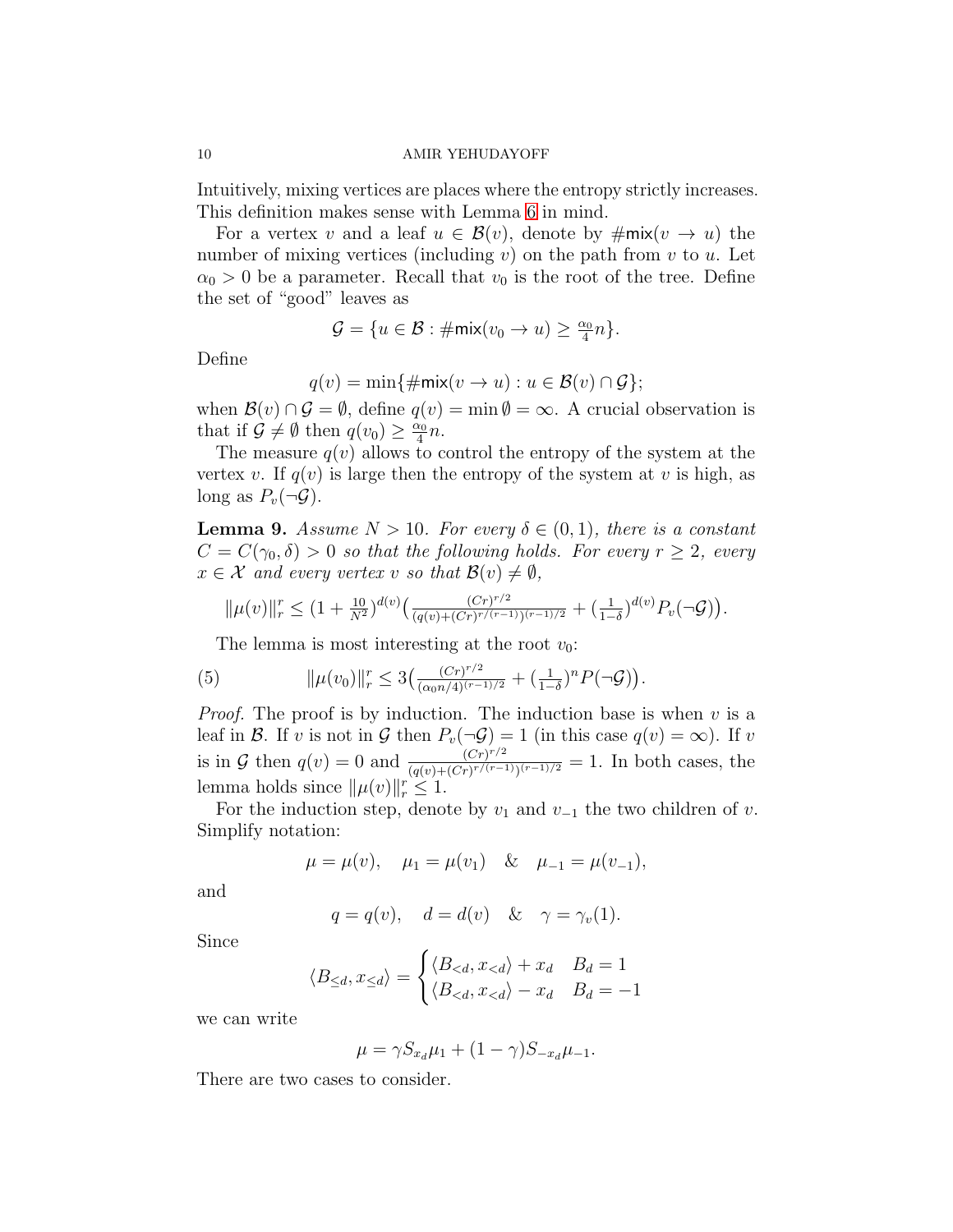*Non-mixing.* If v is not mixing then  $q = \min\{q_1, q_{-1}\}\$ . Since  $P_v(\neg \mathcal{G}) =$  $\gamma P_{v_1}(\neg \mathcal{G}) + (1 - \gamma)P_{v_{-1}}(\neg \mathcal{G})$ , Observation [5](#page-5-4) and induction imply

$$
\|\mu\|_{r}^{r} \leq \gamma \|\mu_{1}\|_{r}^{r} + (1 - \gamma)\|\mu_{-1}\|_{r}^{r}
$$
  

$$
\leq (1 + \frac{10}{N^{2}})^{d} \left(\frac{(Cr)^{r/2}}{(q + (Cr)^{r/(r-1)})(r-1)/2} + (\frac{1}{1-\delta})^{d} P_{v}(\neg \mathcal{G})\right).
$$

Mixing. If v is mixing then  $q = 1 + \min\{q_1, q_{-1}\}\.$  The following claim summarizes the main technical part.

Claim 10. The following bound holds for  $v_1$ :

<span id="page-10-1"></span><span id="page-10-0"></span>(6) 
$$
(1 + \frac{10}{N^2}) ||\mu_1||_r^r - \frac{1-\gamma}{120} \frac{||\mu_1||_r^{3r}}{||\mu_1||_{r/2}^{2r}}
$$
  
\n(7) 
$$
\leq (1 + \frac{10}{N^2})^d \left( \frac{(Cr)^{r/2}}{(q + (Cr)^{r/(r-1)})(r-1)/2} + (\frac{1}{1-\delta})^d P_{v_1}(\neg \mathcal{G}) \right).
$$

A similar bound holds for  $v_{-1}$ .

Proof. For simplicity of notation, let

$$
\eta = q - 1 + (Cr)^{r/(r-1)} \quad \& \quad C' = \frac{9}{\delta^2} (Cr)^{r(r-2)/(r-1)}.
$$

Start by considering the case that

$$
\left(\frac{1}{1-\delta}\right)^{d-1}P_{v_1}(\neg \mathcal{G}) > \frac{1-\delta}{\delta} \frac{(Cr)^{r/2}}{\eta^{(r-1)/2}}.
$$

In this case,

$$
\frac{(Cr)^{r/2}}{\eta^{(r-1)/2}} + \left(\frac{1}{1-\delta}\right)^{d-1} P_{v_1}(\neg \mathcal{G}) < P_{v_1}(\neg \mathcal{G}) \left(\frac{1}{1-\delta}\right)^{d-1} \left(\frac{\delta}{1-\delta} + 1\right) \\
= P_{v_1}(\neg \mathcal{G}) \left(\frac{1}{1-\delta}\right)^d.
$$

By induction,

$$
\|\mu_1\|_r^r \le (1 + \tfrac{10}{N^2})^{d-1} \big(\tfrac{(Cr)^{r/2}}{\eta^{(r-1)/2}} + \big(\tfrac{1}{1-\delta}\big)^{d-1} P_{v_1}(\neg \mathcal{G})\big).
$$

This completes the proof:

$$
(6) \le (1 + \frac{10}{N^2}) \|\mu_1\|_r^r
$$
  
\n
$$
\le (1 + \frac{10}{N^2})^d \left(\frac{(Cr)^{r/2}}{\eta^{(r-1)/2}} + \left(\frac{1}{1-\delta}\right)^{d-1} P_{v_1}(\neg \mathcal{G})\right)
$$
  
\n
$$
\le (1 + \frac{10}{N^2})^d P_{v_1}(\neg \mathcal{G}) \left(\frac{1}{1-\delta}\right)^d \le (7).
$$

We can thus assume that

$$
\left(\frac{1}{1-\delta}\right)^{d-1} P_{v_1}(\neg \mathcal{G}) \leq \frac{1-\delta}{\delta} \frac{(Cr)^{r/2}}{\eta^{(r-1)/2}}.
$$

Convexity implies

$$
\|\mu_1\|_r^r = \sum_z \mu_1(z) \big( (\mu_1(z))^{\frac{r-2}{2}} \big)^{\frac{2(r-1)}{r-2}} \ge (\|\mu_1\|_{r/2}^{r/2})^{\frac{2(r-1)}{r-2}}.
$$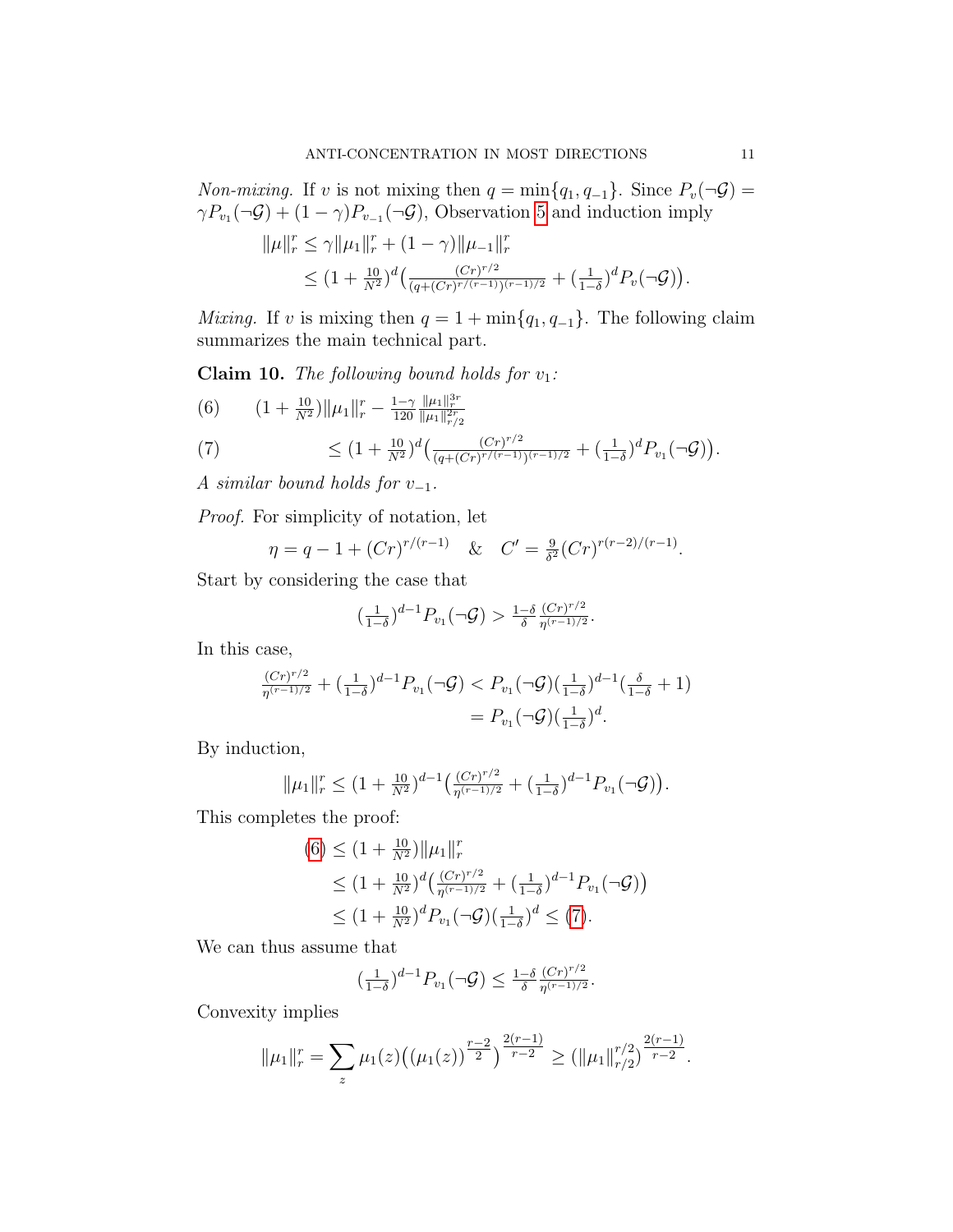By induction and the above,

$$
\|\mu_1\|_{r/2}^{2r} \le (\|\mu_1\|_r^r)^{\frac{2(r-2)}{r-1}}
$$
  
 
$$
\le ((1+\frac{10}{N^2})^{d-1} \left(\frac{(Cr)^{r/2}}{\eta^{(r-1)/2}} + \left(\frac{1}{1-\delta}\right)^{d-1} P_{v_1}(\neg \mathcal{G})\right))^{\frac{2(r-2)}{r-1}}
$$
  
 
$$
\le \frac{C'}{\eta^{r-2}}.
$$

Hence,

$$
\tfrac{1-\gamma}{120}\tfrac{\|\mu_1\|_r^{3r}}{\|\mu_1\|_{r/2}^{2r}}\geq\tfrac{1-\gamma}{120C'}\eta^{r-2}\|\mu_1\|_r^{3r}.
$$

So,

$$
(6) \le (1 + \frac{10}{N^2}) \|\mu_1\|_r^r - \frac{1 - \gamma}{120C'} \eta^{r-2} \|\mu_1\|_r^{3r}.
$$

The map  $\xi \mapsto (1 + \frac{10}{N^2})\xi - \frac{1-\gamma}{120C'}\eta^{r-2}\xi^3$  is increasing when  $\xi^2 \leq \frac{C'}{\eta^{r-2}}$  $\frac{C'}{\eta^{r-2}}.$ Since  $\eta \geq (Cr)^{r/(r-1)},$ 

$$
\begin{aligned} \left( (1 + \frac{10}{N^2})^{d-1} \left( \frac{(Cr)^{r/2}}{\eta^{(r-1)/2}} + \left( \frac{1}{1-\delta} \right)^{d-1} P_{v_1}(\neg \mathcal{G}) \right) \right)^2 &\leq \left( \frac{3}{\delta} \frac{(Cr)^{r/2}}{\eta^{(r-1)/2}} \right)^2 \\ &\leq \frac{9}{\delta^2} \frac{(Cr)^r}{\eta^{r-2}} \cdot \frac{1}{\eta} \\ &\leq \frac{C'}{\eta^{r-2}}. \end{aligned}
$$

Therefore, by induction

$$
(6) \leq (1 + \frac{10}{N^2})^d \left( \frac{(Cr)^{r/2}}{\eta^{(r-1)/2}} + \left( \frac{1}{1-\delta} \right)^{d-1} P_{v_1}(\neg \mathcal{G}) \right)
$$
  
- 
$$
\frac{1-\gamma}{120C'} \eta^{r-2} \left( \left( 1 + \frac{10}{N^2} \right)^{d-1} \left( \frac{(Cr)^{r/2}}{\eta^{(r-1)/2}} + \left( \frac{1}{1-\delta} \right)^{d-1} P_{v_1}(\neg \mathcal{G}) \right) \right)^3
$$
  

$$
\leq (1 + \frac{10}{N^2})^d \left( \frac{1}{1-\delta} \right)^{d-1} P_{v_1}(\neg \mathcal{G})
$$
  
+ 
$$
(1 + \frac{10}{N^2})^d \left( \frac{(Cr)^{r/2}}{\eta^{(r-1)/2}} - \frac{1-\gamma}{360C'} \eta^{r-2} \left( \frac{(Cr)^{r/2}}{\eta^{(r-1)/2}} \right)^3 \right).
$$

Focus on the expression inside the last brackets:

$$
\frac{(Cr)^{r/2}}{\eta^{(r-1)/2}} \left(1 - \frac{(1-\gamma)\delta^2 (Cr)^{r(r-2)/(r-1)}}{360 \cdot 9} \eta^{r-2} \left(\frac{(Cr)^{r/2}}{\eta^{(r-1)/2}}\right)^2\right)
$$

$$
= \frac{(Cr)^{r/2}}{\eta^{(r-1)/2}} \left(1 - \frac{(1-\gamma)\delta^2 (Cr)^{r/(r-1)}}{3240} \frac{1}{\eta}\right).
$$

Since  $v$  is unbiased, to complete the proof, it suffices to show that

$$
\frac{1}{\eta^{(r-1)/2}} \left( 1 - \frac{\gamma_0 \delta^2 (Cr)^{r/(r-1)}}{3240} \frac{1}{\eta} \right) \le \frac{1}{(\eta+1)^{(r-1)/2}}
$$

or

$$
\left(1+\frac{1}{\eta}\right)^{(r-1)/2} \left(1-\frac{\gamma_0 \delta^2 (Cr)^{r/(r-1)}}{3240}\frac{1}{\eta}\right) \le 1.
$$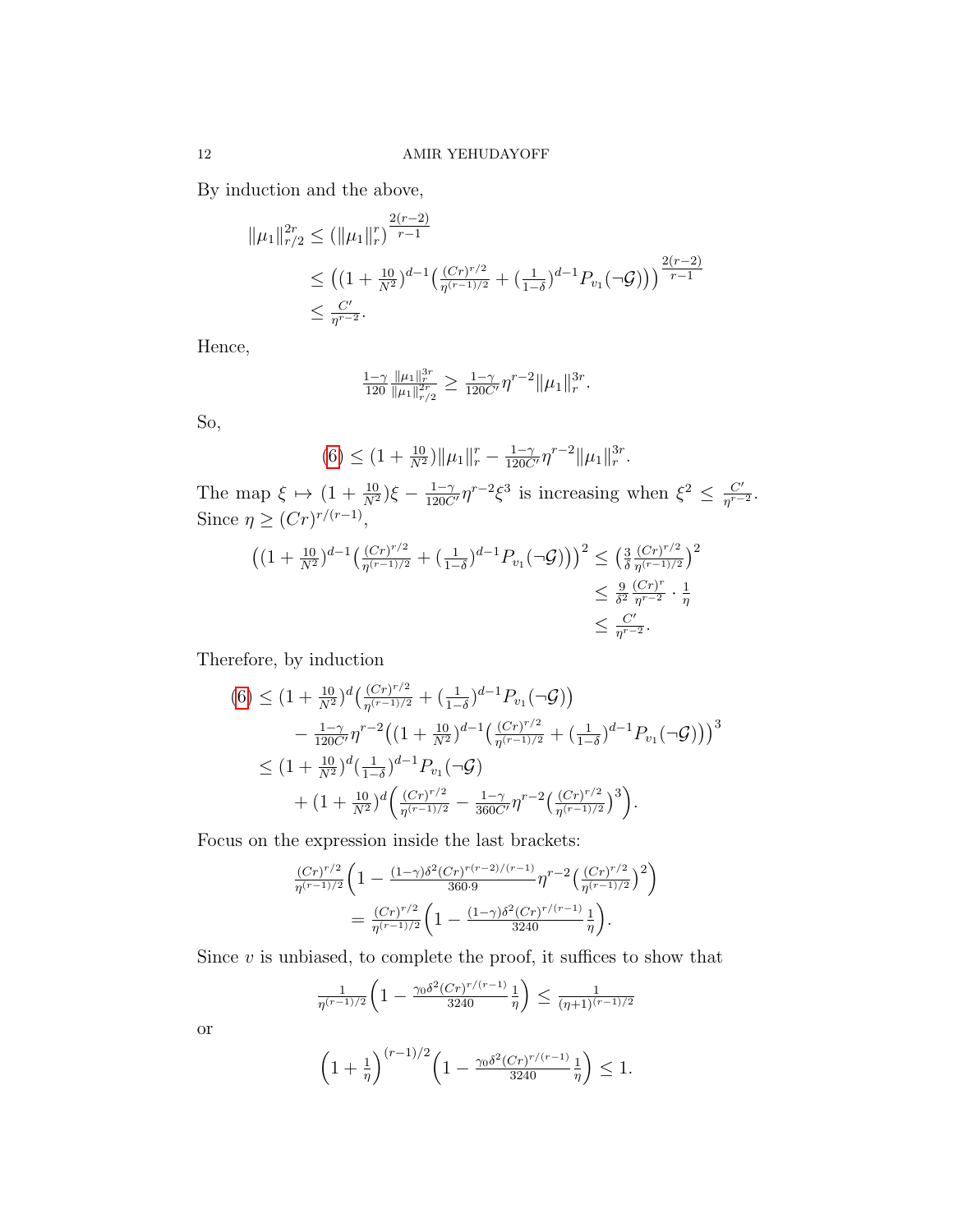Since  $\eta \geq 2r$  and since  $0 \leq \xi \leq \frac{1}{2l}$  $\frac{1}{2k}$  implies  $(1+\xi)^k \leq 1+2k\xi$ ,

$$
\left(1+\frac{1}{\eta}\right)^{(r-1)/2} \left(1-\frac{\gamma_0 \delta^2 (Cr)^{r/(r-1)}}{3240} \frac{1}{\eta}\right) \leq \left(1+\frac{2r}{\eta}\right) \left(1-\frac{\gamma_0 \delta^2 (Cr)^{r/(r-1)}}{3240} \frac{1}{\eta}\right) \leq 1+\frac{2r}{\eta}-\frac{\gamma_0 \delta^2 (Cr)^{r/(r-1)}}{3240} \frac{1}{\eta} \leq 1.
$$

The claim completes the proof of the lemma, since

$$
\|\mu\|_{r}^{r} \leq (1 + \frac{10}{N^{2}})(\gamma \|\mu_{1}\|_{r}^{r} + (1 - \gamma)\|\mu_{-1}\|_{r}^{r})
$$

$$
- \frac{\gamma(1 - \gamma)}{120} \left( \frac{\|\mu_{1}\|_{r}^{3r}}{\|\mu_{1}\|_{r/2}^{2r}} + \frac{\|\mu_{-1}\|_{r}^{3r}}{\|\mu_{-1}\|_{r/2}^{2r}} \right)
$$

$$
= \gamma \left( (1 + \frac{10}{N^{2}}) \|\mu_{1}\|_{r}^{r} - \frac{1 - \gamma}{120} \frac{\|\mu_{1}\|_{r}^{3r}}{\|\mu_{1}\|_{r/2}^{2r}} \right)
$$

$$
+ (1 - \gamma) \left( (1 + \frac{10}{N^{2}}) \|\mu_{-1}\|_{r}^{r} - \frac{\gamma}{120} \frac{\|\mu_{-1}\|_{r}^{3r}}{\|\mu_{-1}\|_{r/2}^{2r}} \right).
$$

<span id="page-12-0"></span>3.3. Many mixing leaves. The previous section (Lemma [9\)](#page-9-0) highlights the role of the good leaves  $\mathcal G$  in the overall entropy of the system. To show that the overall entropy is high, we need to show that  $\mathcal G$  is typically almost full.

<span id="page-12-1"></span>**Lemma 11.** There is a constant  $c = c(\alpha_0) > 0$  so that

$$
\mathbb{E}[P(\neg \mathcal{G})] < 2^{-cn} + \frac{2^{n(\alpha_0 + H(\alpha_0) + H(\beta/\log(1/\gamma_0)))}}{|\mathcal{B}|}.
$$

Proof.

$$
\mathop{\mathbb{E}}_X[P(\neg \mathcal{G})] = \frac{1}{|\mathcal{B}|} \sum_{v \in \mathcal{B}} \mathop{\mathbb{P}}_X[\#\text{mix}(v) < \frac{\alpha_0}{4}n].
$$

By Claim [8,](#page-8-2) the number of leaves v with  $\#ub(v) < \alpha_0 n$  is at most  $2^{n(\alpha_0+H(\alpha_0)+H(\beta/\log(1/\gamma_0)))}$ . We can thus focus on the rest of the leaves. Let v be a leaf in B with  $K = \text{#ub}(v) \geq \alpha_0 n$ . Let  $u_1, \ldots, u_K$  be the unbiased vertices on the path from the root to v. Denote by  $E_k$  the indicator random variable for the event that  $u_k$  is mixing (namely, [\(4\)](#page-8-3) holds for  $u_k$ ).

**Claim 12.** For each  $k > 1$ , we have  $\mathbb{E}[E_k|E_1,\ldots,E_{k-1}] \geq \frac{1}{2}$  $\frac{1}{2}$ .

*Proof.* Fix  $u = u_k$  of depth d. Denote its two children by  $u_1$  and  $u_{-1}$ . Fix  $X_{< d}$  so that  $\mu_X(u_1)$  and  $\mu_X(u_{-1})$  are fixed as well. Let  $X_d$  be uniform in  $\{\pm 1\}$ . Lemma [6](#page-5-0) implies that for at least one choice of  $X_d$ the vertex  $u$  is mixing.

 $\Box$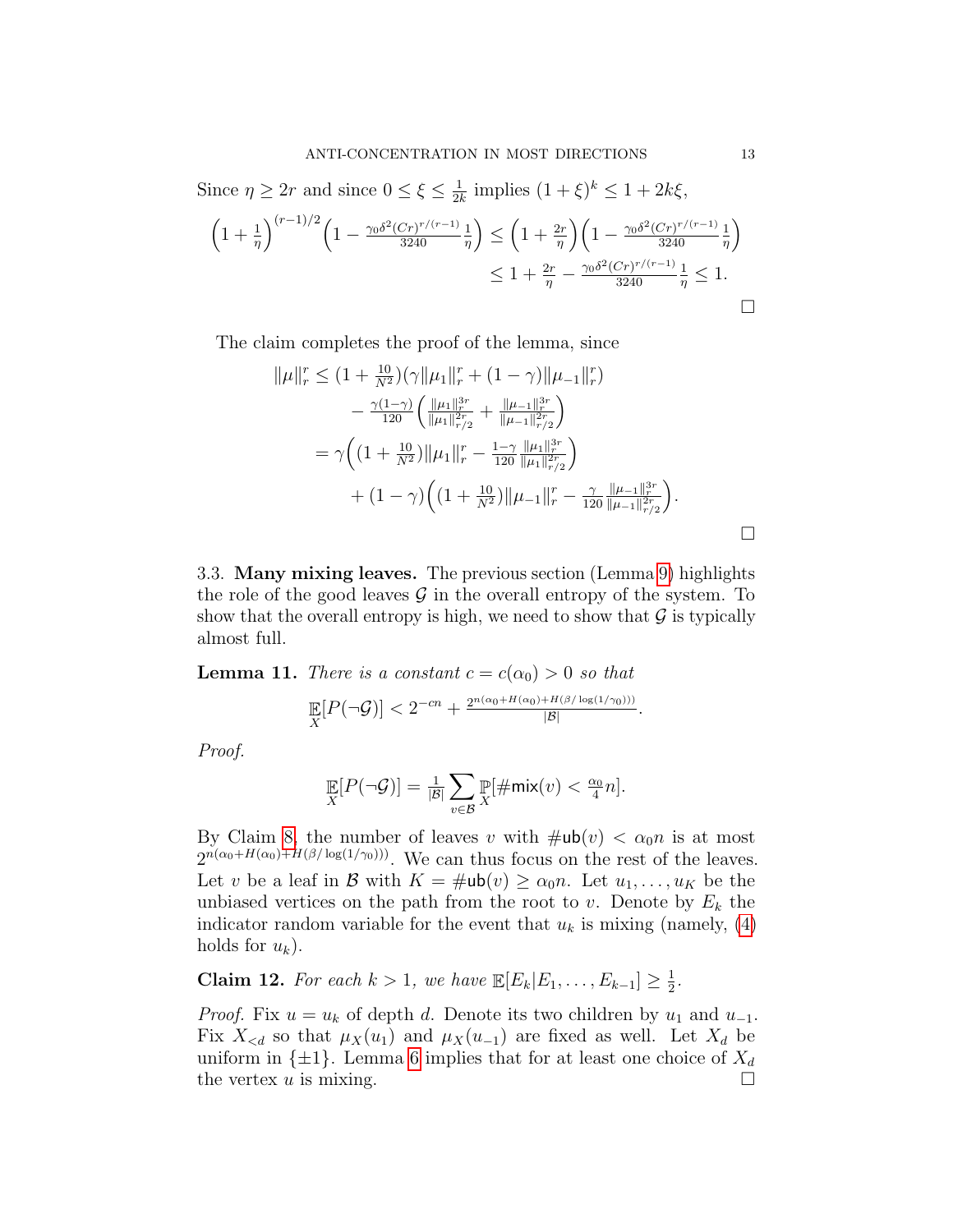By the claim, the sequence of random variables  $S_0$  and  $S_k = E_1 +$  $E_2 + \ldots + E_k - \frac{k}{2}$  $\frac{k}{2}$  is a submartingale. Azuma's inequality implies that

$$
\mathbb{P}[\#\text{mix}(v) < \frac{\alpha_0}{4}n] \le \mathbb{P}[S_K - S_0 < -\frac{K}{4}] \le e^{-\frac{K}{32}}.
$$

# 3.4. Putting it together.

*Proof of Theorem [3.](#page-2-1)* Let X be uniformly distributed in  $X$ . Let B be a family of vectors in X of size  $|\mathcal{B}| = 2^{\beta n}$ . Let  $\alpha_0, \gamma_0 > 0$  be so that  $4(\alpha_0 + H(\alpha_0)) = \beta$  and  $4H(\beta/\log(1/\gamma_0)) = \beta$ . By Lemma [11,](#page-12-1) there is a constant  $c' = c'(\beta) > 0$  so that

$$
\mathop{\mathbb{E}}_X[P(\neg \mathcal{G})] < 2^{-c'n} + \tfrac{2^{n(\alpha_0 + H(\alpha_0) + H(\beta/\log(1/\gamma_0)))}}{|\mathcal{B}|} \leq 2^{-3cn}
$$

for some  $c = c(\beta) > 0$ . By Markov's inequality

$$
\mathbb{P}[P(\neg \mathcal{G}) > 2^{-2cn}] < 2^{-cn}.
$$

Choose  $\delta = \delta(\beta) > 0$  so that  $(\frac{1}{1-\delta})^n = 2^{cn}$ . By [\(5\)](#page-9-1), there is a constant  $C' = C'(\beta) > 0$  so that

$$
\|\mu_X\|_r^r \le 3\left(\frac{(C'r)^{r/2}}{(\alpha_0 n/4)^{(r-1)/2}} + 2^{cn}P(\neg \mathcal{G})\right).
$$

It follows that

$$
\mathbb{P}[\|\mu_X\|_r^r > 3\left(\frac{(C'r)^{r/2}}{(\alpha_0 n/4)^{(r-1)/2}} + 2^{-cn}\right)] < 2^{-cn}.
$$

There is  $C = C(\beta) > 0$  so that

$$
3\left(\frac{(C'r)^{r/2}}{(\alpha_0 n/4)^{(r-1)/2}} + 2^{-cn}\right) \leq C^r \frac{r^{r/2}}{n^{(r-1)/2}}.
$$

 $\Box$ 

*Proof of Theorem [1.](#page-1-0)* By Theorem [3,](#page-2-1) there are  $c, C > 0$  so that

$$
\Pr_{X}[\|\mu_X\|_2^2 > \frac{C}{\sqrt{n}}] < C2^{-cn}
$$

.

Since  $\mathbb{P}[X \in \mathcal{A}] \geq 2^{-cn/2},$ 

$$
\mathbb{P}\left[\|\mu_A\|_2^2 > \frac{C}{\sqrt{n}}\right] \le C2^{-cn}2^{cn/2} = C2^{-cn/2}.
$$

By Claim [2,](#page-1-2)

$$
\mathbb{P}\left[\mu_A(I) > \sqrt{|I|\frac{C}{\sqrt{n}}}\right] \leq \mathbb{P}\left[\|\mu_A\|_2^2 > \frac{C}{\sqrt{n}}\right].
$$

Hence,

$$
\mathop{\mathbb{P}}_{A,B}[\langle A,B\rangle \in I] = \mathop{\mathbb{P}}_{A}[\mu_A(I)] \le \sqrt{|I| \frac{C}{\sqrt{n}}} + C2^{-cn/2}.
$$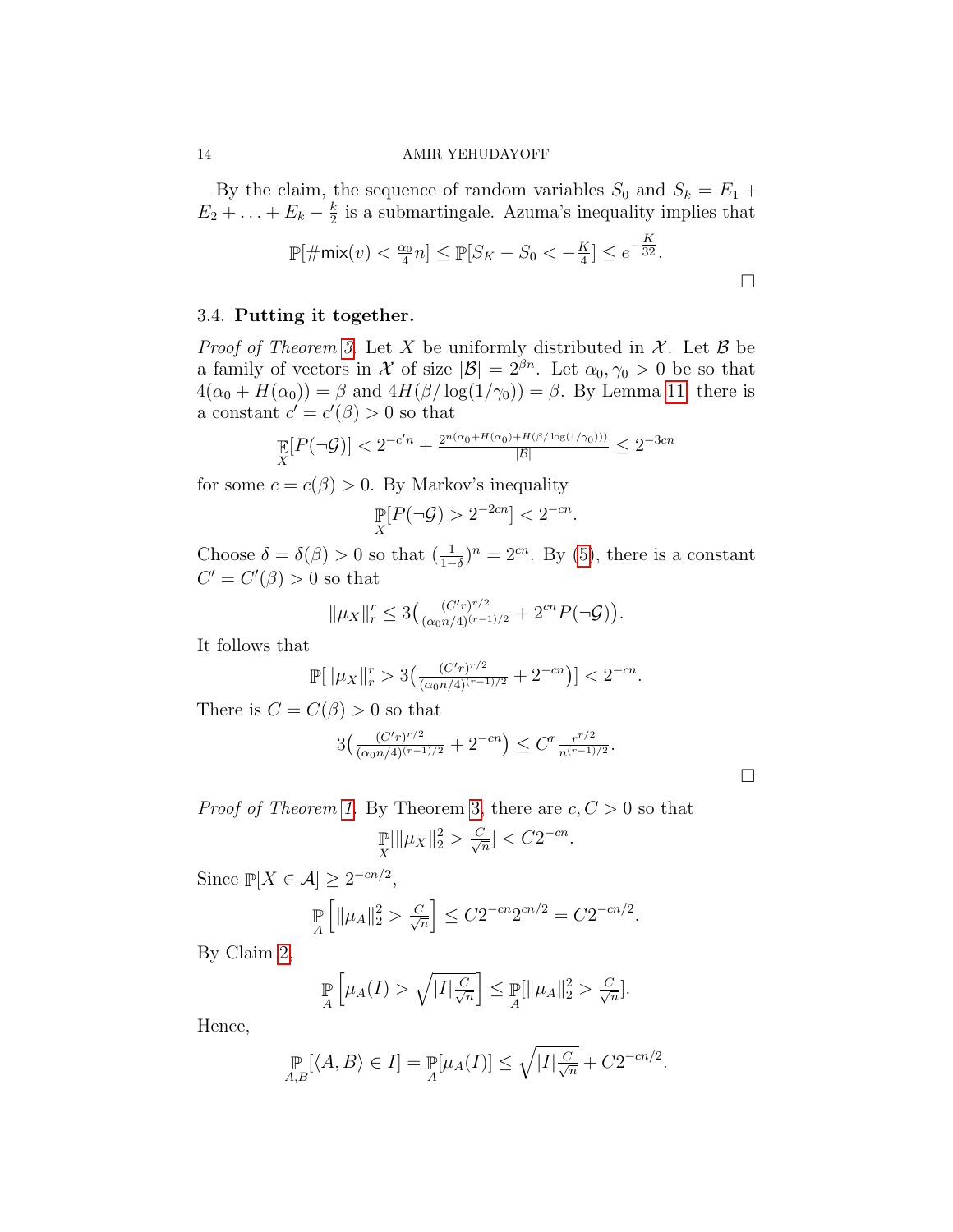Acknowledgement. I wish to thank Anup Rao, Oded Regev, Avishay Tal and David Woodruff for helpful conversations.

# Appendix A. Norms and anti-concentration

Proof of Claim [2.](#page-1-2)

$$
||\nu||_r^r \geq |I| \sum_{\omega \in I} \frac{1}{|I|} (\nu(\omega))^r \geq |I| \left(\sum_{\omega \in I} \frac{1}{|I|} \nu(\omega)\right)^r = \frac{1}{|I|^{r-1}} (\nu(I))^r.
$$

#### **REFERENCES**

- [1] S. Aaronson and A. Arkhipov. The computational complexity of linear optics. In STOC, pages 333–342, 2011.
- <span id="page-14-2"></span>[2] L. Babai, P. Frankl, and J. Simon. Complexity classes in communication complexity theory. In FOCS, pages 337–347, 1986.
- <span id="page-14-6"></span>[3] J. Bourgain. More on the sum-product phenomenon in prime fields and its applications. International Journal of Number Theory, 1(01):1–32, 2005.
- <span id="page-14-3"></span>[4] A. Chakrabarti and O. Regev. An optimal lower bound on the communication complexity of gap-hamming-distance. SIAM Journal on Computing, 41(5):1299– 1317, 2012.
- <span id="page-14-8"></span>[5] E. Chattopadhyay and D. Zuckerman. Explicit two-source extractors and resilient functions. In STOC, pages 670–683, 2016.
- <span id="page-14-5"></span>[6] B. Chor and O. Goldreich. Unbiased bits from sources of weak randomness and probabilistic communication complexity. SIAM Journal on Computing, 17(2):230–261, 1988.
- [7] P. Erdös. On a lemma of littlewood and offord. Bulletin of the American Mathematical Society, 51(12):898–902, 1945.
- [8] P. Frankl and Z. Furedi. Solution of the littlewood-offord problem in high dimensions. Annals of Mathematics, pages 259–270, 1988.
- [9] G. Halász. Estimates for the concentration function of combinatorial number theory and probability. Periodica Mathematica Hungarica, 8(3-4):197–211, 1977.
- <span id="page-14-4"></span>[10] P. Indyk and D. Woodruff. Tight lower bounds for the distinct elements problem. In FOCS, pages 283–288, 2003.
- [11] J. E. Littlewood and A. C. Offord. On the number of real roots of a random algebraic equation (iii). Rec. Math. (Mat. Sbornik) N.S, 12(3):277–286, 1943.
- <span id="page-14-7"></span>[12] R. Raz. Extractors with weak random seeds. In STOC, pages 11–20, 2005.
- <span id="page-14-0"></span>[13] A. A. Sherstov. The communication complexity of gap hamming distance. Theory of Computing, 8(1):197–208, 2012.
- <span id="page-14-1"></span>[14] M. Talagrand. Concentration of measure and isoperimetric inequalities in product spaces. Publications Mathématiques de l'Institut des Hautes Etudes Scientifiques, 81(1):73–205, 1995.
- [15] T. Tao and V. Vu. A sharp inverse littlewood-offord theorem. Random Structures & Algorithms, 37(4):525–539, 2010.

 $\Box$